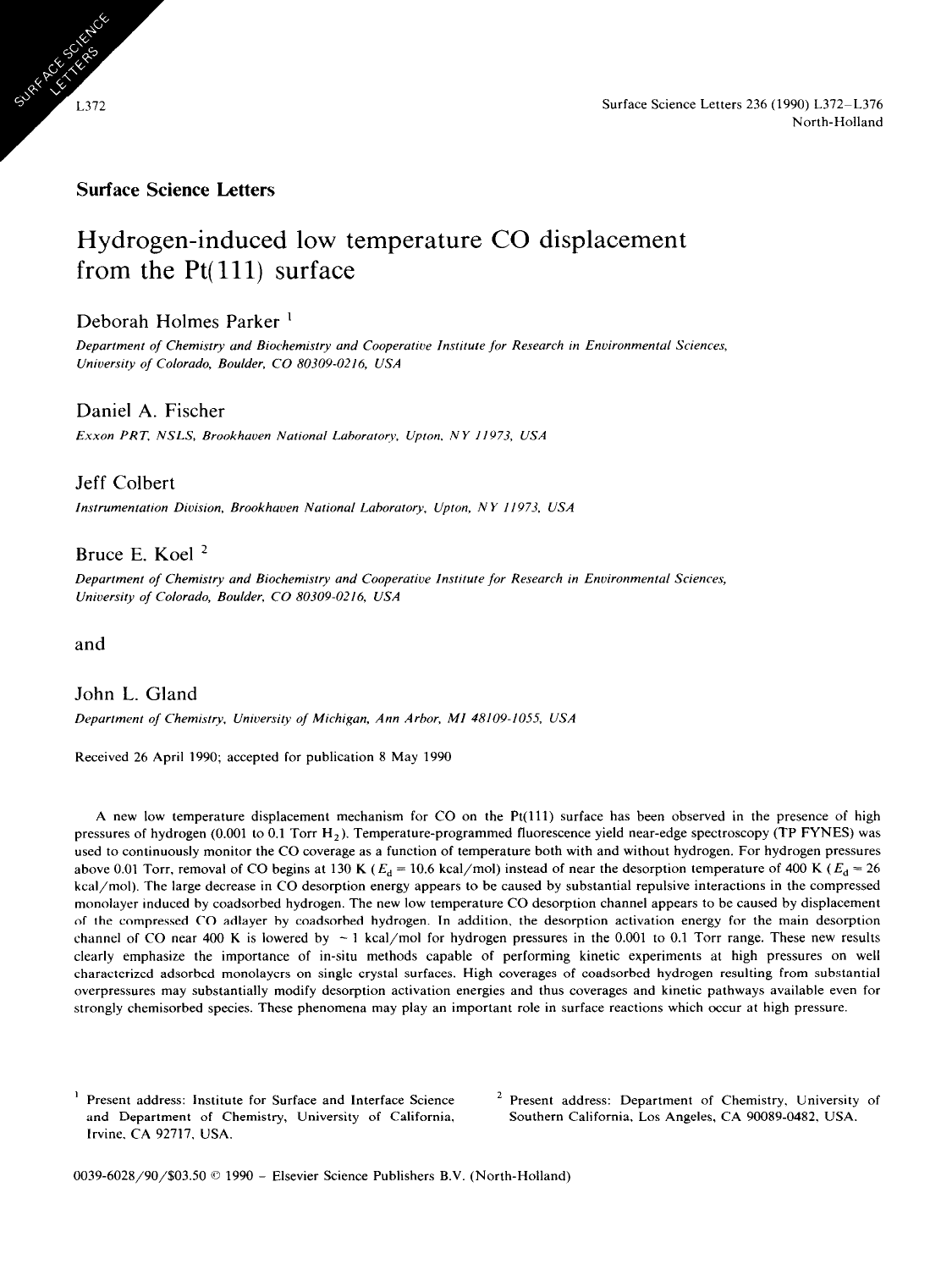The study of the interactions of CO and  $H_2$  on transition metals has received considerable attention because of the importance of these molecules in Fischer-Tropsch and methanation chemistry. CO adsorption alone on  $Pt(111)$  has received a great deal of study [l-5]. CO is adsorbed molecularly on Pt(111) with an activation energy for desorption of 31 kcal/mol at low coverage [l-4]. This activation energy decreases sharply above  $\theta_{\rm CO}$  = 0.50 ML where compression of the adlayer begins and repulsive interactions become important [l]. The activation energy for desorption continues to decrease as  $\theta_{\rm CO}$  increases, approaching the heat of sublimation as the CO adlayer adopts a closest-packed structure [l]. Coadsorption studies of CO and  $H<sub>2</sub>$  are of particular interest because of the repulsive nature of the interactions between these adsorbed species, and because of the tendency for these coadsorbed species to form islands [6]. Thermal energy atom scattering (TEAS) experiments performed by Bernasek et al. [7] on a Pt(111) surface precovered with  $\theta_{\rm CO} = 0.22$ ML show that CO forms islands with a local density of  $\theta_{\text{CO}} = 0.50$  ML on the hydrogensaturated surface at 180 K. Considering only nearest-neighbor interactions, the authors propose an energy window of 6-8 kcal/mol for the CO-H nearest-neighbor repulsion energy. Further studies on this system [8] showed that the presence of coadsorbed hydrogen lowered the temperature of the onset of CO mobility from 160 to  $\sim$  130 K. The islanding of CO induced by coadsorbed hydrogen has also been studied by infrared reflection absorption spectroscopy [9]. These studies confirm the results of Bernasek et al. [7] and suggest an optimum temperature of 150 K for the growth of large islands. In the presence of coadsorbed hydrogen, the number of bridge bonded species was found to increase at the expense of the more tightly bound on-top molecules. Evidence is also presented for a weak direct interaction between the coadsorbed species [9].

Coadsorption experiments in UHV have provided a great deal of useful information on the interactions of these adsorbed species, yet some effects or intermediates may exist only under high pressures of the reactant gases. A new low temperature displacement mechanism for CO on Pt(ll1) in the presence of high pressures of hydrogen  $(0.001$  to 0.1 Torr  $H<sub>2</sub>$ ) is clearly present in this data. Temperature-programmed fluorescence yield near-edge spectroscopy (TP FYNES) was used to continuously monitor the CO coverage as a function of temperature both with and without hydrogen. Fluorescence yield near-edge spectroscopy (FYNES) is a photon-in/photon-out method which allows near-edge X-ray absorption fine structure (NEXAFS) spectra to be obtained in-situ under high pressures of reactive gases [10]. The in-situ capability of FYNES to monitor the  $\pi$ resonance of chemisorbed CO as a function of temperature at various pressures of hydrogen was used in order to obtain the surface CO concentration as a function of temperature in the presence of substantial hydrogen overpressures.

The experiments were performed at the Ul beamline at the National Synchrotron Light Source at Brookhaven National Laboratory. The details of the experimental apparatus have been described in detail previously [10]. Briefly, the apparatus consists of a multilevel UHV analysis chamber with a reaction chamber on top which can be isolated from the main chamber by means of a gate-valve. The Pt(ll1) crystal was given a saturation exposure of CO at  $T < 100$  K in the main chamber and then raised to the reaction chamber where the FYNES spectra was recorded at normal incidence in order to locate the energy position of the  $\pi$  resonance. The photon energies were calibrated using the strong carbon absorption feature at 291 eV in the incoming beam due to carbon deposited on the beam-line optics. The  $\pi$ resonance was measured at 288.2 eV. Control experiments were performed to insure that the energy of the  $\pi$  resonance was invariant with hydrogen pressure, CO coverage, or surface temperature below the desorption temperature. Uptake experiments for  $CO$  on  $Pt(111)$  [11] show that the intensity of the CO  $\pi$  resonance is linearly dependent on surface CO coverage. Differentiation of the TP FYNES data for the experiment performed in vacuum shows agreement with previous thermal desorption experiments [l-4] providing additional evidence that the CO  $\pi$  resonance is linearly dependent on surface coverage.

A typical TP FYNES experiment involved giv-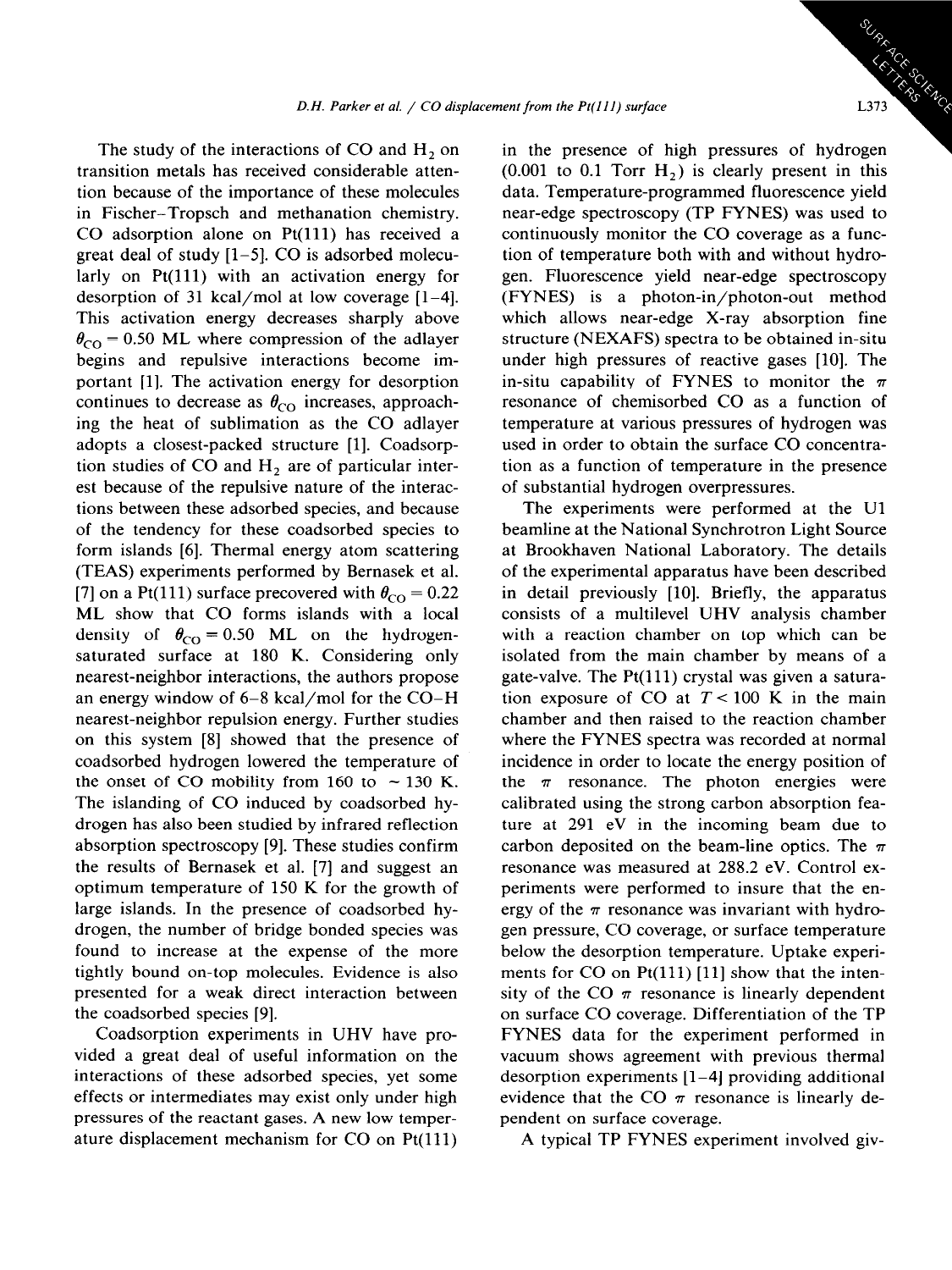ing the Pt crystal a saturation exposure of CO at low temperature  $(< 100 K)$ . The monochromator was then positioned to provide an incident photon energy of 288.2 eV which is the energy of the CO  $\pi$  resonance for chemisorbed CO on Pt(111). The fluorescence yield intensity resulting from the CO  $\pi$  resonance transition was measured as a function of time while the temperature of the Pt crystal was ramped at a rate of 1 K/s. In this manner, the concentration of adsorbed CO could be measured as a function of temperature in the presence of hydrogen. The experiment was performed for several different pressures of hydrogen flowing through the chamber, and in vacuum. Special precautions were taken to ensure that the hydrogen was free of impurities [12].

L374

Fig. 1 shows the TP FYNES data for vacuum and for three different hydrogen pressures (0.001, 0.01, and 0.1 Torr). Since the CO  $\pi$  intensity measured by fluorescence yield is proportional to coverage, the data are presented as CO coverage versus temperature, where the saturation CO coverage is  $9.6 \times 10^{14}$  molecules/cm<sup>2</sup> [13]. The vacuum experiment shows a sharp drop in the CO coverage beginning at 340 K, falling to zero by 480 K. This corresponds to the thermal desorption

of CO from clean  $Pt(111)$  [1-4]. The inflection point corresponding to the maximum desorption rate occurs at 399 K. This is in agreement with previous TPD results [l-5], after accounting for the difference in heating rate. In the presence of 0.001 Torr hydrogen, the surface CO concentration remains constant until approximately 250 K and then begins to decrease with the point of maximum slope occurring at 389 K, 10 K lower than in the vacuum case. When the hydrogen pressure is increased to 0.01 Torr, the CO coverage decreases beginning at 130 K and continuing to 200 K, with an inflection point at 168 K, corresponding to the maximum rate of desorption for this low temperature displacement channel. At this hydrogen pressure, one fourth of the adlayer is lost through this low temperature channel lowering the surface CO coverage from  $\theta_{\text{CO}} = 0.64$ ML to 0.5 ML. As the temperature increases, the CO coverage remains constant at  $\theta_{\rm CO} = 0.5$  ML until 275 K where it begins to decrease with an inflection point occurring at 386 K, 13 K lower than for the vacuum desorption case. When the hydrogen pressure is increased to 0.1 Torr, the thermal conductivity of the room-temperature hydrogen gas causes the temperature of the sample



Fig. 1. Series of temperature-programmed fluorescence yield near-edge spectroscopy (TP FYNES) experiments illustrating the effect of hydrogen pressure on CO removal from the Pt(lll) surface. Note the new CO removal process which is beginning at 130 K for hydrogen pressure above  $10^{-2}$  Torr.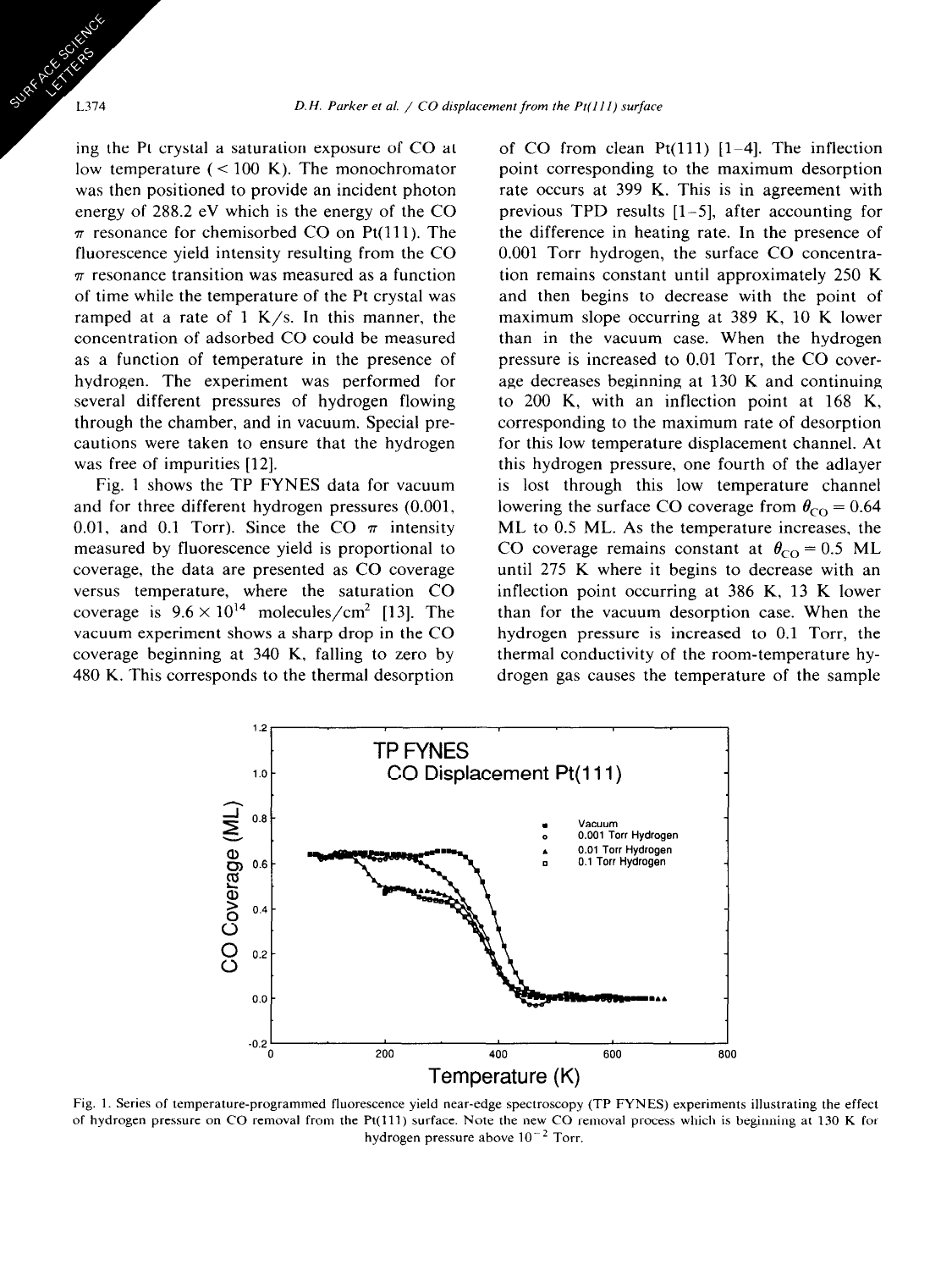to increase to 200 K. Thus, the displacement of 0.14 ML of CO occurs during  $H_2$  introduction and the starting coverage is  $\theta_{\rm CO} = 0.5$  ML. This curve for 0.1 Torr  $H_2$  exhibits an inflection point at 386 K, as in the 0.01 Torr hydrogen case.

CO is more strongly chemisorbed on the Pt surface than hydrogen. The heat of adsorption for CO is 31 kcal/mol [l] compared to 19 kcal/mol for hydrogen on  $Pt(111)$  [14] in the limit of zero coverage. Nevertheless, the decrease in activation energy for CO removal in the presence of hydrogen at temperatures below the normal desorption temperature for CO from Pt(ll1) might be predicted based on simple energetic arguments. The heat of desorption of CO is strongly dependent on the surface coverage [l]. Hydrogen will displace more weakly bound CO under conditions where repulsive interactions in the adsorbed layer  $(CO(a)$ - $CO(a)$ ,  $CO(a)$ – $H(a)$ ) reduce the desorption energy for CO to a value smaller than the heat of adsorption for hydrogen. We can approximate the activation energy for this hydrogen-induced low temperature CO desorption process with the method of Redhead [16]. Assuming a pre-exponential factor of  $10^{13}$  s<sup>-1</sup> and a reaction order of 1, we estimate that the activation energy for this process is 10.6 kcal/mol. The amount of CO displaced, from  $\theta_{\rm CO} = 0.64$  ML to 0.5 ML, corresponds to the amount present in the compressed layer. Thus, it appears that the displacement of CO by hydrogen at this low temperature corresponds to the removal of this compressed CO layer.

Based on the predominance of nearest-neighbor interactions, and using the 6-8 kcal/mol value for the CO-H repulsion energy estimated by Bernasek et al. [7], the lowering of the activation energy for desorption (displacement) from 26 to 10.6 kcal/mol suggests that two to three hydrogen atoms are involved in the displacement of each CO molecule. The displacement of the compressed CO layer occurs at 130 K. This also corresponds to the temperature for the hydrogen-induced onset of CO mobility reported by Lenz et al. [8]. Based on several structural studies in agreement with the results presented here, a CO coverage of 0.5 ML seems to have special stability in the presence of hydrogen. Lower coverages coalesce to form 0.5 ML local coverages in the presence of hydrogen

[9], and higher coverages are removed at 130 K to form an overlayer containing 0.50 ML of CO. Taken together this data strongly supports our contention that the low temperature displacement process on  $Pt(111)$  is caused by destabilization of the compressed CO monolayer in the presence of hydrogen pressures above 0.01 Torr.

The low temperature displacement channel is not observed at 0.001 Torr hydrogen pressure but is seen at 0.01 Torr hydrogen. This pressure dependence of the appearance of the low temperature displacement mechanism can be understood based on surface coverage considerations. Changing the hydrogen pressure by a factor of 10 can change the hydrogen surface coverage up to a factor of 10. At the lower pressure (0.001 Torr), the surface concentration of hydrogen is evidently not high enough to cause the repulsive interactions necessary to keep the islands of compressed CO.

The temperature of the main desorption channel also shifts slightly to lower temperature in the presence of hydrogen in the  $10^{-3}$  to  $10^{-1}$  Torr range. From the position of the inflection point, we estimate that the activation energy for desorption has been reduced by 1 kcal/mol. Recent steady-state displacement experiments on the Pt(111) surface indicated that substantial further destabilization of CO coverages below 0.5 ML result from H<sub>2</sub> pressures above  $10^{-1}$  Torr [18]. The small shift to lower desorption energy in the  $10^{-3}$  to  $10^{-1}$  Torr range may be due to increased population of the less strongly bound bridgebonded CO at the expense of the on-top bonded CO molecules. This has been seen previously for coadsorbed CO and hydrogen [9] where large exposures of hydrogen caused the formation of islands of high local CO coverage with increased amounts of bridge-bonded CO relative to on-top CO. The 1 kcal/mol decrease is in good agreement with the energy difference reported for the two states of CO. An alternative explanation for the decrease in the activation energy for the desorption channel is a direct interaction between the coadsorbed hydrogen and CO [9].

The observation of a new displacement channel has been seen on the Ni $(100)$  surface  $[12,16]$  as well as on the  $Pt(111)$  surface [17]. The displacement of  $CO$  on the  $Ni(100)$  surface preferentially